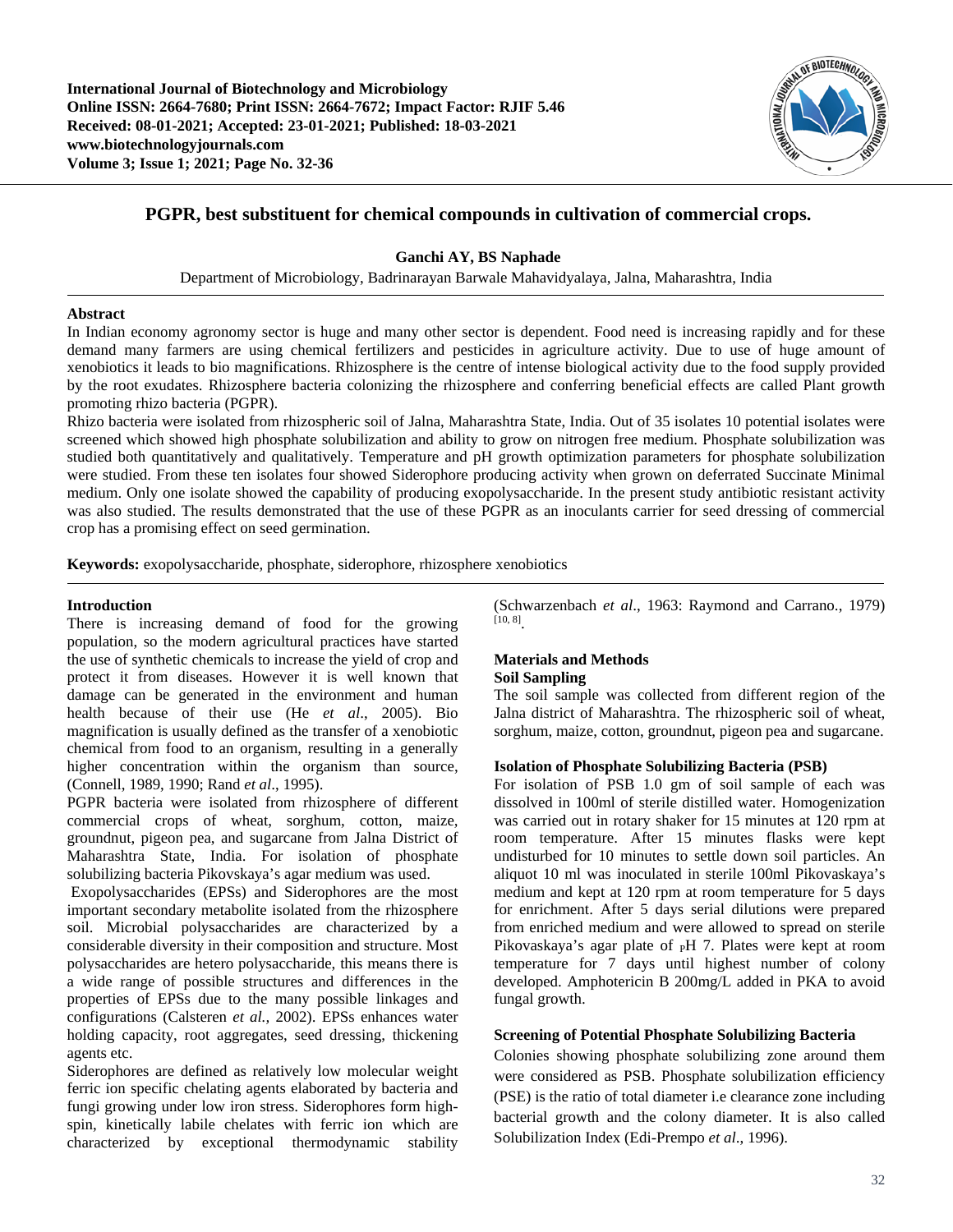Colony diameter + Halozone diameter Solubilization Index = Colony diameter

## **EPS production**

Modified Ashby's medium inoculated with the bacterial culture. It was then incubated at room temperature for 72 hrs at 120 RPM on orbital shaker. Further extraction process was done.

### **Siderophore Production**

For Siderophore production iron free succinic acid medium was used. All the glassware were deferrated. Cultures were grown in a minimal medium at room temperature for 24 hours under shaker conditions (100 rpm) at 48 hours. The cells were removed by centrifugation at 3000 rpm for 15 mins. 0.5 ml of the culture supernatant was then mixed with 0.5 ml CAS solution and 10µl shuttling solution (sulfosalicylic acid). The color obtained was determined using the spectrophotometer at 630 nm after 20 mints of incubation. Necessary blank (minimal medium)  $&$  reference solution (minimal medium + CAS dye + shuttle solution) were used during the determination.

### **Nitrogen Free Medium**

Jensen's medium is recommended for detection and cultivation of nitrogen fixing bacteria. Jensen's medium was prepared in agar plates and the PGPR strains were streaked on Jen sense agar (plate  $\mu$ H 7) and kept at room temperature for 24 hours.

### **Antibiotic Sensitivity Test**

Himedia Antibiotic octadiscs were used to test the antibiotic sensitivity of the isolated phosphate solubilizing bacteria.

### **Germination Test**

The influence of PGPR isolate 9 which produce exopolysaccharide was checked on the germination of groundnut seed by plate assay method.

## **Result and Discussion Phosphate Solubilizing Bacteria**

The rhizospheric soil sample isolated from commercial crops of Jalna district of Maharashtra was evaluated for isolation of phosphate solubilizing bacteria. Total 35 isolate were obtained from different soil sample of which 10 important isolate 1, 2, 3, 4, 5, 6, 7, 8, 9 and 10 were isolated as shown in table 1. The isolate 1 showed maximum phosphate solubilization index of 2.9, were as isolate 2 and 6 showed 2.5 and 2.83. Due to viscous nature of isolate 9 it was grown on modified ashbh y medium.

### **Exopolysaccharide and Siderophore**

The wet weight and dry weight of the fractionated exopolysaccharide of isolate 9 was 39.23gm/100ml and 0.365gm /100ml respectively. The phosphate solubilizing bacteria isolates 3, 4, 5 and 7 showed positive CAS test which shows the ability for the production of the Siderophore. Further results are shown in table 2.

## **Other Test**

Results of Starch degradation, Gelatin degradation, Casein degradation test and growth of PGPR isolates on Nitrogen free Jensen's media are expressed in table 2.

### **Antibiotic Sensitivity Test**

Result of antibiotic sensitivity test are shown in table 3 and photo 2. From the present study it is revealed that rhizospheric soil of the commercial crops contains various plant growth promoting rhizobacteria (PGPR). The phosphate solubilizing bacteria are very much important for conversion of insoluble phosphate to soluble form phosphates to the plants. The PGPR also have the multiple role like production of Siderophores, exopolysaccharide and ability to grow in nitrogen free medium**.** The germination percentage of the groundnut seed was increased as compared to the untreated groundnut seed, this indicates that the rhizospheric bacteria have important role in seed germination. The antibiotic sensitivity test is also very much important for the preliminary detection of the antibiotic sensitive bacteria. Thus the use important plant growth promoting bacteria is beneficial for plant growth and sustainable agriculture.

| S.No. | <b>PGPR</b> isolates | <b>Colony Measurement(cm)</b> | <b>Zone Measurement(cm)</b> | <b>Solubulization Index (SI)</b> |
|-------|----------------------|-------------------------------|-----------------------------|----------------------------------|
|       | Isolate 1            | 1.0                           | 1.9                         | 2.9                              |
| 2     | Isolate 2            | 0.8                           | 1.2                         | 2.5                              |
| 3     | Isolate 3            | 1.0                           | 1.3                         | 2.3                              |
| 4     | Isolate 4            | 0.8                           | 1.2                         | 2.5                              |
| 5     | Isolate 5            | 0.7                           | 1.0                         | 2.42                             |
| 6     | Isolate 6            | 0.6                           | 1.1                         | 2.83                             |
| ⇁     | Isolate 7            | 2.0                           | 2.4                         | 2.2                              |
| 8     | Isolate 8            | 1.2                           | 1.6                         | 2.33                             |
| 9     | Isolate 9            | 0.8                           | 1.1                         | 2.37                             |
| 10.   | Isolate 10           | 0.8                           | 1.0                         | 2.25                             |

**Table 1:** Phosphate solubilizing activity of the PGPR isolates on Pikovaskaya's agar plate.

| Table 2: Different test performed on PGPR isolates. |  |  |  |
|-----------------------------------------------------|--|--|--|
|-----------------------------------------------------|--|--|--|

| <b>PGPR</b> | <b>Different Test Performed</b>     |                        |                       |                                  |                                  |  |  |  |  |
|-------------|-------------------------------------|------------------------|-----------------------|----------------------------------|----------------------------------|--|--|--|--|
| Isolates    | <b>Starch</b><br><b>Degradation</b> | Gelatin<br>Degradation | Casein<br>Degradation | <b>Growth Jensen's</b><br>medium | Siderophore<br><b>Production</b> |  |  |  |  |
| Isolate 1   |                                     | ---                    |                       |                                  | ---                              |  |  |  |  |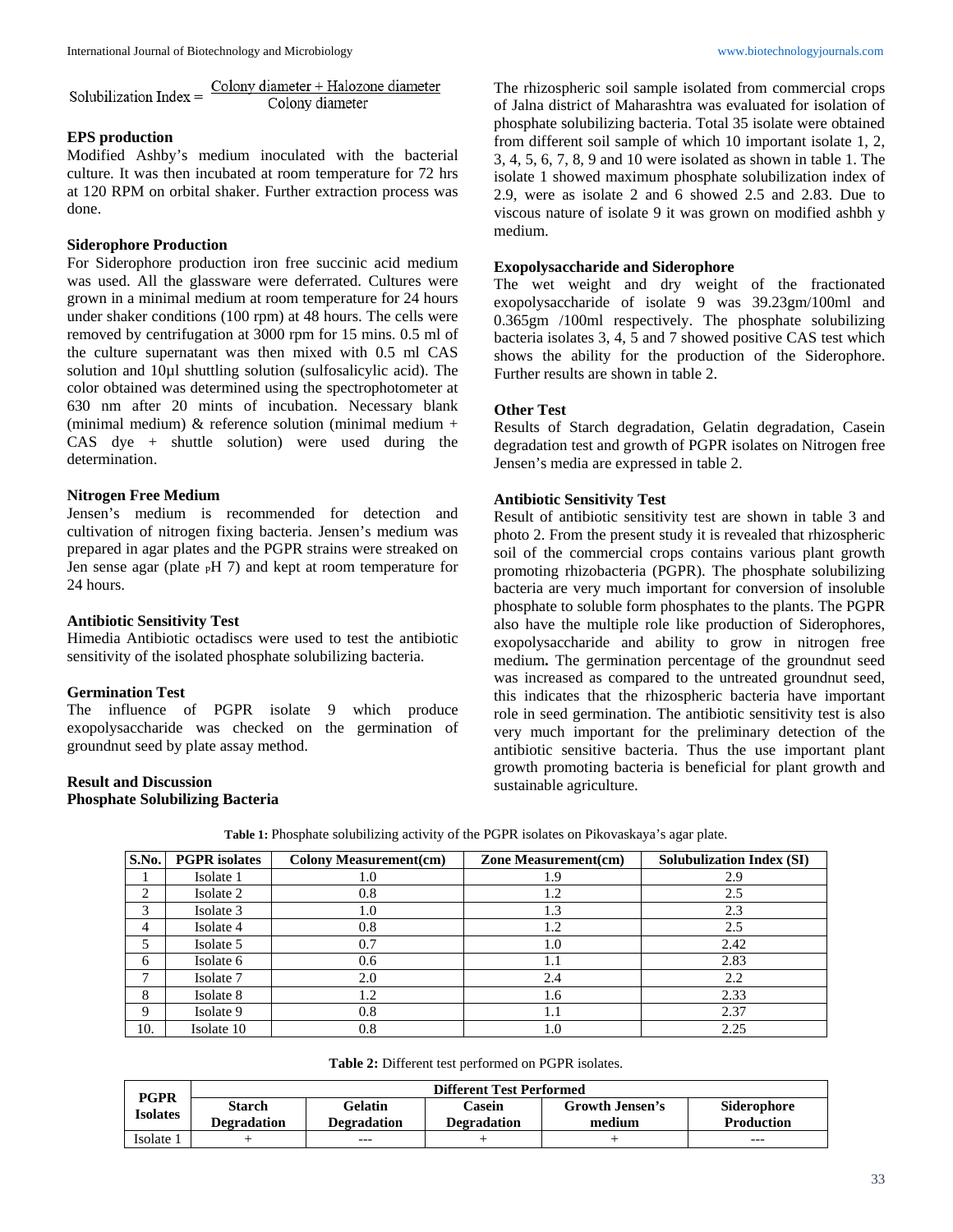| Isolate 2  |       | $---$ | $---$ |       | $---$ |
|------------|-------|-------|-------|-------|-------|
| Isolate 3  |       | $---$ | $---$ |       |       |
| Isolate 4  | $- -$ |       | $---$ |       |       |
| Isolate 5  |       | $---$ |       |       |       |
| Isolate 6  |       | $---$ | $---$ |       | $---$ |
| Isolate 7  | $- -$ | $---$ | $---$ |       |       |
| Isolate 8  |       | $---$ | $---$ |       | $---$ |
| Isolate 9  |       | $---$ |       | $---$ | $---$ |
| Isolate 10 | $---$ |       | $---$ | $---$ | $---$ |

## **Table 3:** Antibiotic sensitivity test of the PGPR isolates.

| <b>Antibiotics</b>    | <b>Isolates</b> |       |                |      |                 |         |      |       |      |     |
|-----------------------|-----------------|-------|----------------|------|-----------------|---------|------|-------|------|-----|
|                       |                 |       | ⌒              | 4    |                 | 6       | −    | 8     | Q    | 10  |
| AMX(10mcg)            | ----            | ÷     | ---            |      | +               | $---$   | +    | $^+$  | ÷    |     |
| COX (5 mcg)           | ----            | ----  | ---            |      | $\overline{+}$  | $- - -$ | +    |       | $^+$ |     |
| $E(15 \text{ mcg})$   | ----            | $\pm$ | ---            | $^+$ | $\overline{+}$  | ---     | ┿    |       | $^+$ |     |
| TE (10mcg)            | ----            | $\pm$ | $+$            | $^+$ | $\overline{+}$  | $\div$  | $^+$ |       | +    |     |
| P(2 units)            | ----            | ----  | $\ddot{}$      |      | $\ddot{}$       | $\div$  | ┿    |       | +    |     |
| $COT(25 \text{ mcg})$ | ----            | +     | $\ddot{}$      |      | $\pm$           | $^+$    | $^+$ | +     | +    |     |
| $PV(3 \text{ mcg})$   | ----            | ----- | ---            | $^+$ | $^{\mathrm{+}}$ | ---     | ┿    | $\pm$ | ---  | --- |
| CN(30mg)              | ----            |       | $\overline{+}$ |      | $\,{}^+$        | ---     |      |       |      |     |

(AMX- Amoxycillin, COX-Cloxacillin, E- Erythromycin, TE- Tetracycline, P- Penicillin, COT- CO-Trimoxazole, PV- Penicillin V and CN- Cefalexin)

**Table 4:** Plate assay of germination of groundnut seed.

| <b>Treatment</b>           | <b>Hours</b> | <b>Germination</b> |
|----------------------------|--------------|--------------------|
| Control                    | 48           | Negative           |
| Direct culture (isolate 9) | 48           | Positive           |
| Supernatent (isolate 9)    | 48           | Positive           |



**Fig 1:** Halozone formation around colony of the PGPR isolates.



**Fig 2:** Antibiotic sensitivity checking of the PGPR isolates.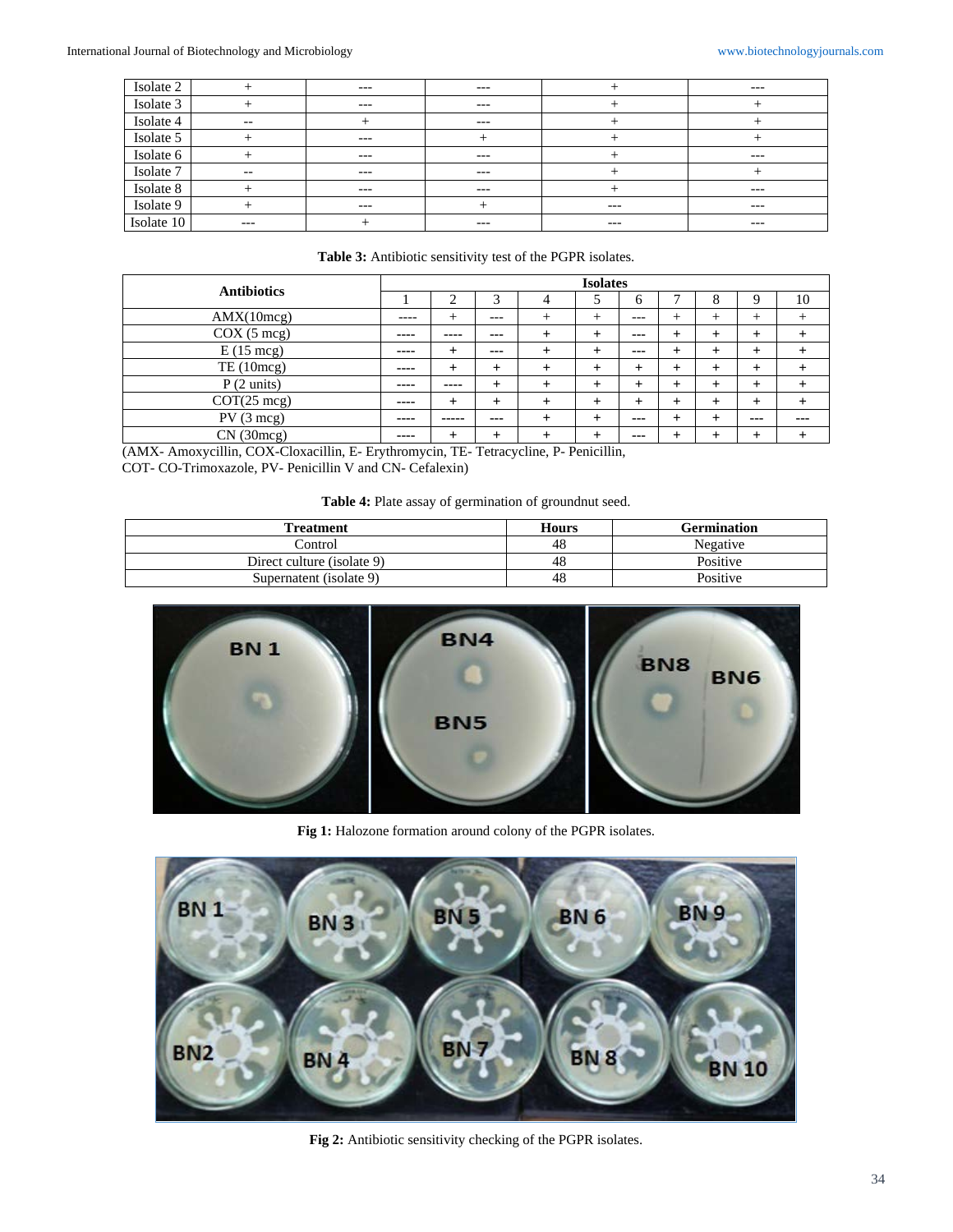

Fig 3: Plate assay of germination of groundnut seed.



**Fig 4:** Exopolysaccharide production of BN9 isolate on modified Ashby's medium.



**Fig 5:** CAS test of the PGPR Isolates.

#### **References**

- 1. Calsterin MV, Pau-Roblot C, BE A, Roy G, Roy D. Structure determination of the exopolysaccharide produced by *Lactobacillus rhamnosus* strains RW-9595M and R. biochem. J. 2002; (363):7-7.
- 2. Edi-Premono MA, Moawad, Vleck PLG. Effect of phosphate solubilizing *Pseudomonas putida* on the

growth of maize and its survival in the Rhizosphere. Indonasian J. Crop Sci. 1996; (11):13-23.

- 3. Maheshwar UA, Sathiyavani G. Solubilization of phosphate by *Bacillus sps*, from groundnut Rhizosphere (Arachishypogaea L). J. Chem. Pharm. Res. 2012; 4(8):4007-4011.
- 4. Neilands JB. Microbial Iron Metabolism, New York: